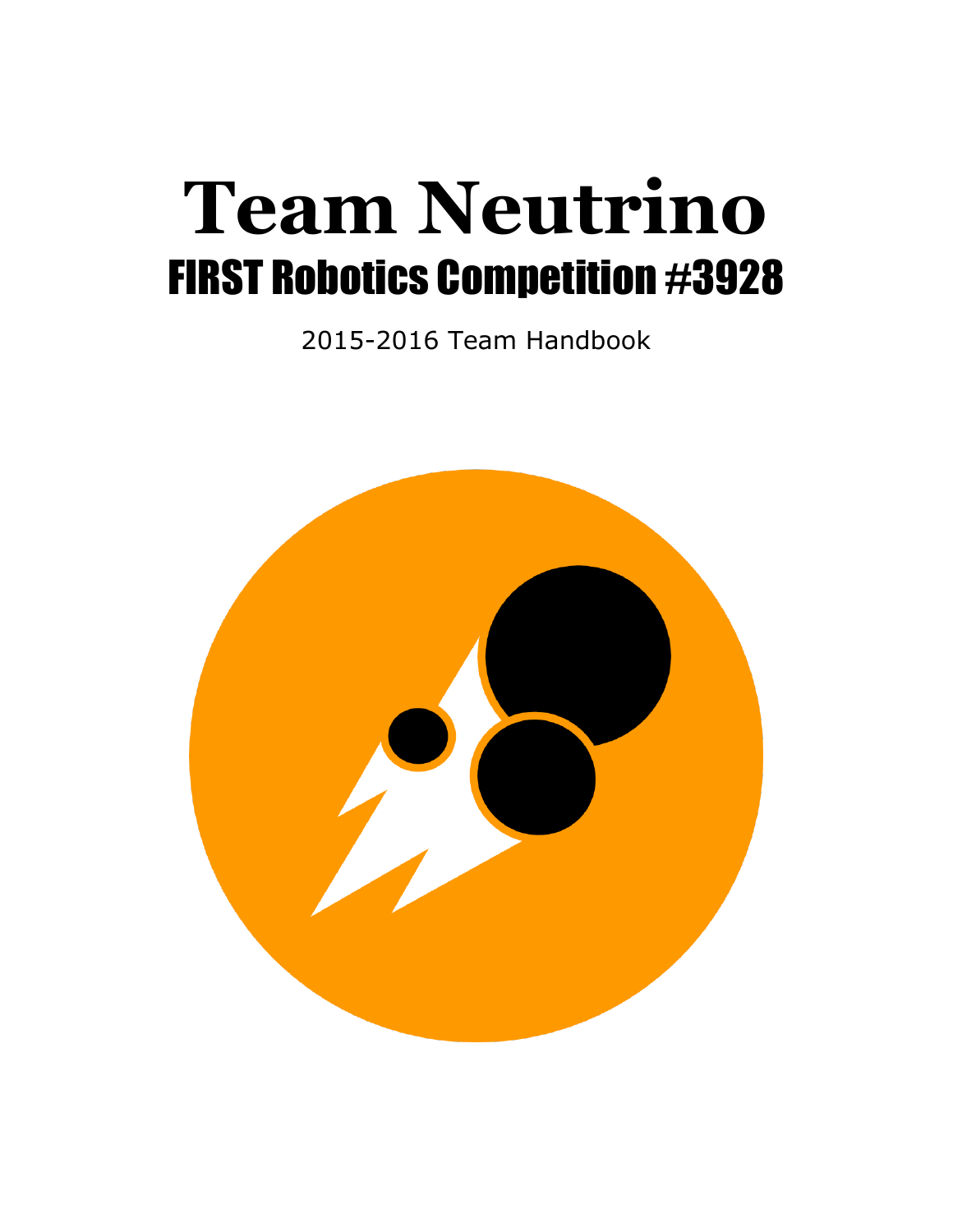## **Purpose**

This handbook is an information source and communication tool for the FIRST Robotics Competition team, Team Neutrino, their supporters, families, and for other FIRST Robotics teams.

## What is FIRST?

A unique varsity Sport for the Mind™ designed to help high-school-aged young people discover how interesting and rewarding the lives of engineers and scientists can be.

## Mission

The mission of FIRST is to inspire young people to be science and technology leaders, by engaging them in exciting mentor-based programs that build science, engineering and technology skills, that inspire innovation, and that foster well-rounded life capabilities including self-confidence, communication, and leadership.

## Gracious Professionalism

Gracious Professionalism is part of the ethos of FIRST. It's a way of doing things that encourages high quality work, emphasizes the value of others, and respects individuals and the community. With Gracious Professionalism, fierce competition and mutual gain are not separate notions. Gracious professionals learn and compete like crazy, but treat one another with respect and kindness in the process. They avoid treating anyone like losers. No chest thumping tough talk, but no sticky-sweet platitudes either. Knowledge, competition, and empathy are comfortably blended. In the long run, Gracious Professionalism is part of pursuing a meaningful life. One can add to society and enjoy the satisfaction of knowing one has acted with integrity and sensitivity.

## **Coopertition**

Coopertition® produces innovation. At FIRST, Coopertition is displaying unqualified kindness and respect in the face of fierce competition. Coopertition is founded on the concept and a philosophy that teams can and should help and cooperate with each other even as they compete. Coopertition involves learning from teammates. It is teaching teammates. It is learning from Mentors. And it is managing and being managed. Coopertition means competing always, but assisting and enabling others when you can.

## Student Benefits from the Program

- Learn business skills such as time management, leadership, and public speaking.
- $-$  Expand knowledge outside of school, especially in the technology and engineering areas.
- Promote hands on learning, critical thinking, and problem solving skills.
- Work side by side with professional mentors to develop new skills and build upon existing ones.
- Build self-confidence.
- Apply for college scholarships through the FIRST Scholarship Program.
- Develop interpersonal skills.

## Internet Resources

## **Team Neutrino**: [www.teamneutrino.org](http://www.teamneutrino.org/)

The Team Neutrino website is our primary method of keeping the community informed about team events. It is also a central location for team resources and history.

#### **FIRST**: www.firstinspires.org

The FIRST website has information for all FIRST programs, including marketing resources, communication, scholarships, teams and events in your area, newsletters, updates and a Q&A form for the game manual, a season calendar, as well as other valuable resources.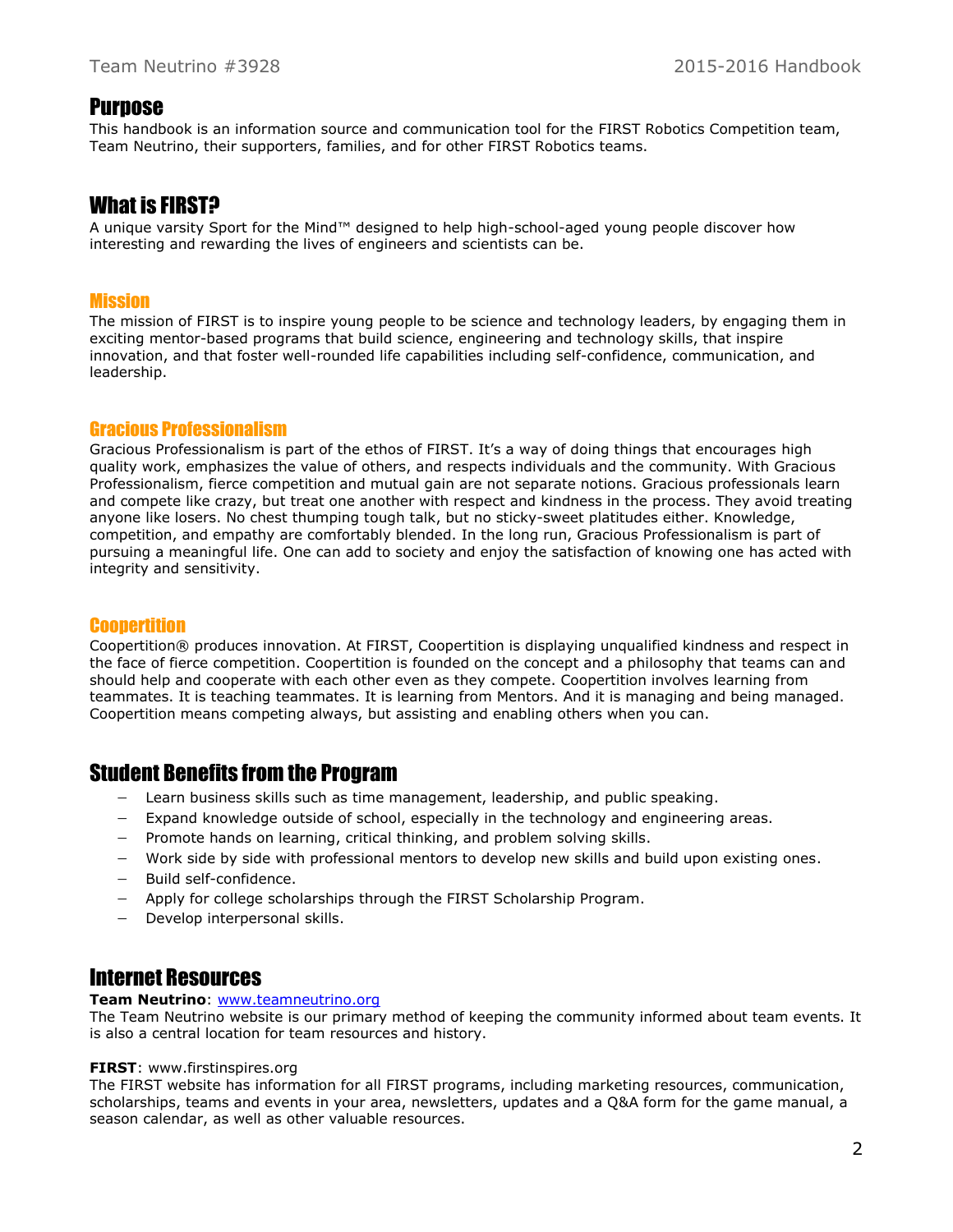# Team Partnerships

Team Neutrino is a partnership between local organizations, businesses, high school students, and professional, college, and parent mentors.

## Sponsors and Partners

- Story County 4-H (Liability coverage, money handling)
- Iowa State University (build space, students and sponsoring teachers)
- John Deere (Professional mentor, \$5,000 to cover the registration fee)
- $-$  Danfoss (\$5,000)
- Monsanto Fund (\$5,000)
- $-3M($ \$2,500)
- CIT Signature Transportation (in-kind transportation)
- Quality Manufacturing (in-kind donations)

## Active Members

- Story County 4-H Members
- Iowa State Student Mentors
- Sponsor Employees (Mentors)
- Team Members' Parents

# Overall Team Goals

- Provide students with hands on STEM (science, technology, engineering, and math) experiences at the high school level that would not exist otherwise.
- Act as a real world application to supplement material learned in the classroom.
- Create a sustainable team.
- Establish and maintain a positive and recognizable team image.
	- Compete at the highest level in FIRST
	- Create a robot that is competitive in the FIRST Robotics Competition
- Be eligible to apply for all awards (except Rookie All-Star) offered at a Regional Competition
- Promote STEM, FIRST programs, and Team Neutrino at community events through volunteering and outreach.
- Act as a role model to other FRC, FTC, FLL, and Jr. FLL teams.

## Team Communication

In order to keep updated with the team, please use the following methods:

**Website:** Our website (www.teamneutrino.org) is used as a public location for information about the team. This includes general updates on the team as well as general and contact information for sponsors, fans, alumni and other FIRST participants.

**Email:** Weekly emails are sent on Sunday nights during the school year. Emails can be sent by any teammate. Dagney Paskach [\(dagneypaskach@gmail.com\)](mailto:dagneypaskach@gmail.com) will send out the weekly emails during the build season and off-season for team updates. If you have information for, or questions about, the weekly email, please contact Dagney.

**Calendar:** To access the team calendar with all team events (and meeting times), visit the following link: <http://www.teamneutrino.org/calendar/>When prompted for password, enter xxxx.

Google Drive: Team Neutrino uses Google Drive for team documents. *Access to these will be monitored and permission given to only the team members that need it.*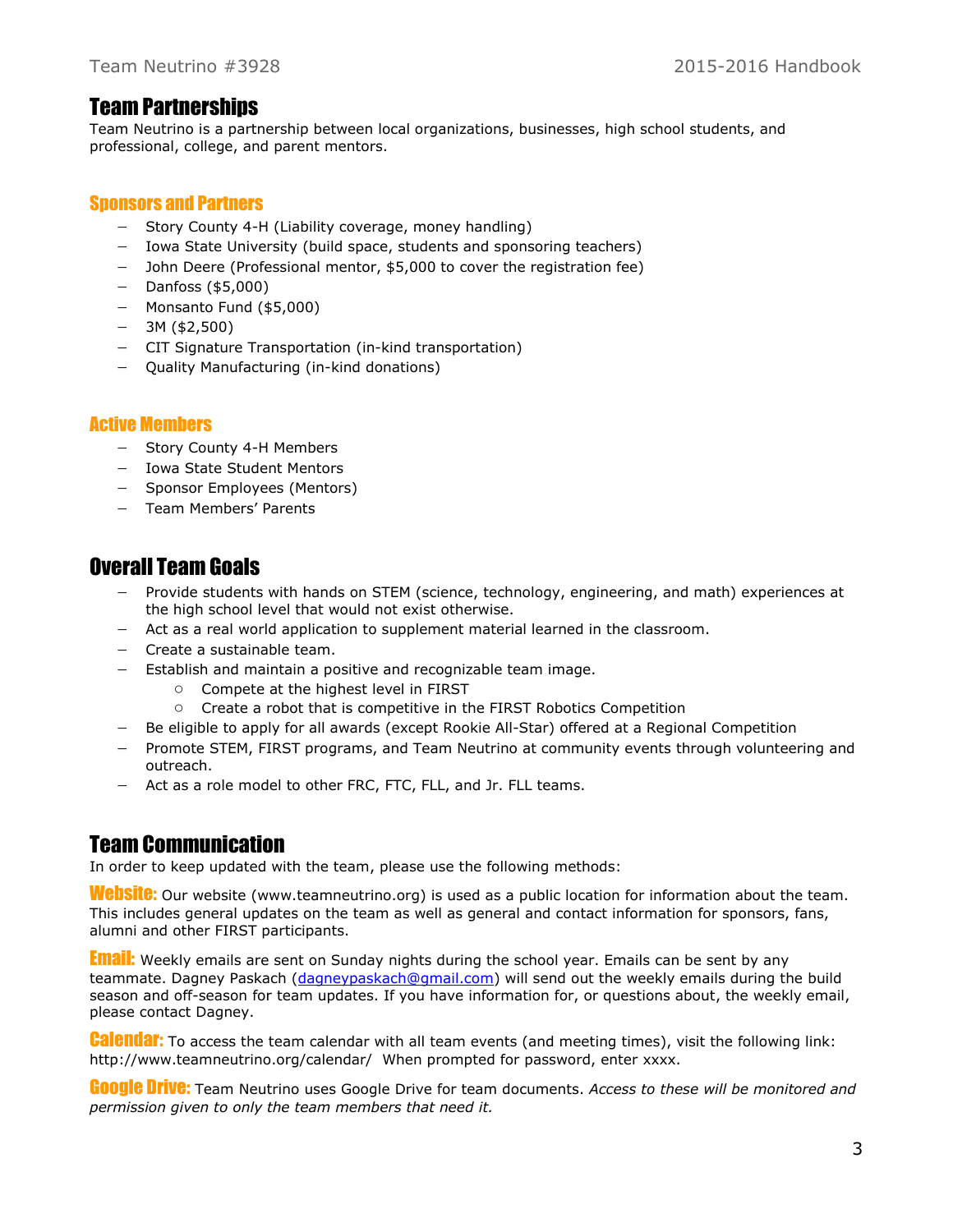Facebook: Our Facebook page is found under "FRC Team Neutrino #3928." This is a public space to share team updates with our following communities.

**Twitter:** Our team's Twitter handle is frcneutrino. Updates here are similar to our Facebook. We also use our Twitter to broadcast our match results at competition.

**Team Meetings:** The team has a meeting schedule that fluctuates with each "season" (pre-season, build season, competition season, off season). Meetings will be announced via team emails and the team calendar. Members and parents can also find meeting times in the google calendar. Meetings are used for team conversation, important information, and other purposes that cannot be satisfied by email communication.

**Sponsor Communication:** Students and Mentors are responsible for updating team sponsors throughout the season to encourage a healthy relationship between the team and the sponsors. This can include monthly newsletters, thank you letters, meetings, etc.

All team members are expected to check their email frequently and use the team calendar. Team Captains and Mentors are responsible for updating the calendar/Google Drive, running team meetings, and sending out emails.

# Team Structure

The team structure is the general team organization of both students and mentors. Students are divided into subgroups to make management easier and to keep the team efficient and cohesive.

#### **ALL CAPTAINS AND MANAGERS ARE APPOINTED AFTER AN APPLICATION PROCESS:**

After an application process, the Captain and Co-Captain are appointed by the mentors. After a second application process, the managers are appointed by their respective Captain. More than one Manager position can be held by a single student, however, no one can be both Captain and Co-Captain.

## Technical Leadership

#### Team Captain – Timothy Steward

The Team Captain is the voice and personality of the team and must act accordingly. It is his/her job to keep the goals of FIRST in everyone's mind until "they get it." The team Captain should be the main speaker at all meetings with potential manufacturing sponsors. The Team Captain should be in charge of the team for all competition and building events.

- Team Spokesperson
- Liaison to FIRST
- Personnel management
- Acts as tiebreaker and has executive decision powers
- Accepts trophies
- Oversees the technical sub teams
- Runs meetings

#### CADD Manager – Woo Young Joo

The Chassis sub-team finalizes and builds the robot drive base and basic frame. Member of this group are often also part of the manipulator group.

- Designs the frame, drive train, and scoring mechanisms
- Makes CAD renderings of the robot
- Takes charge of making sure all parts can be made either by shop tools or by the machine shop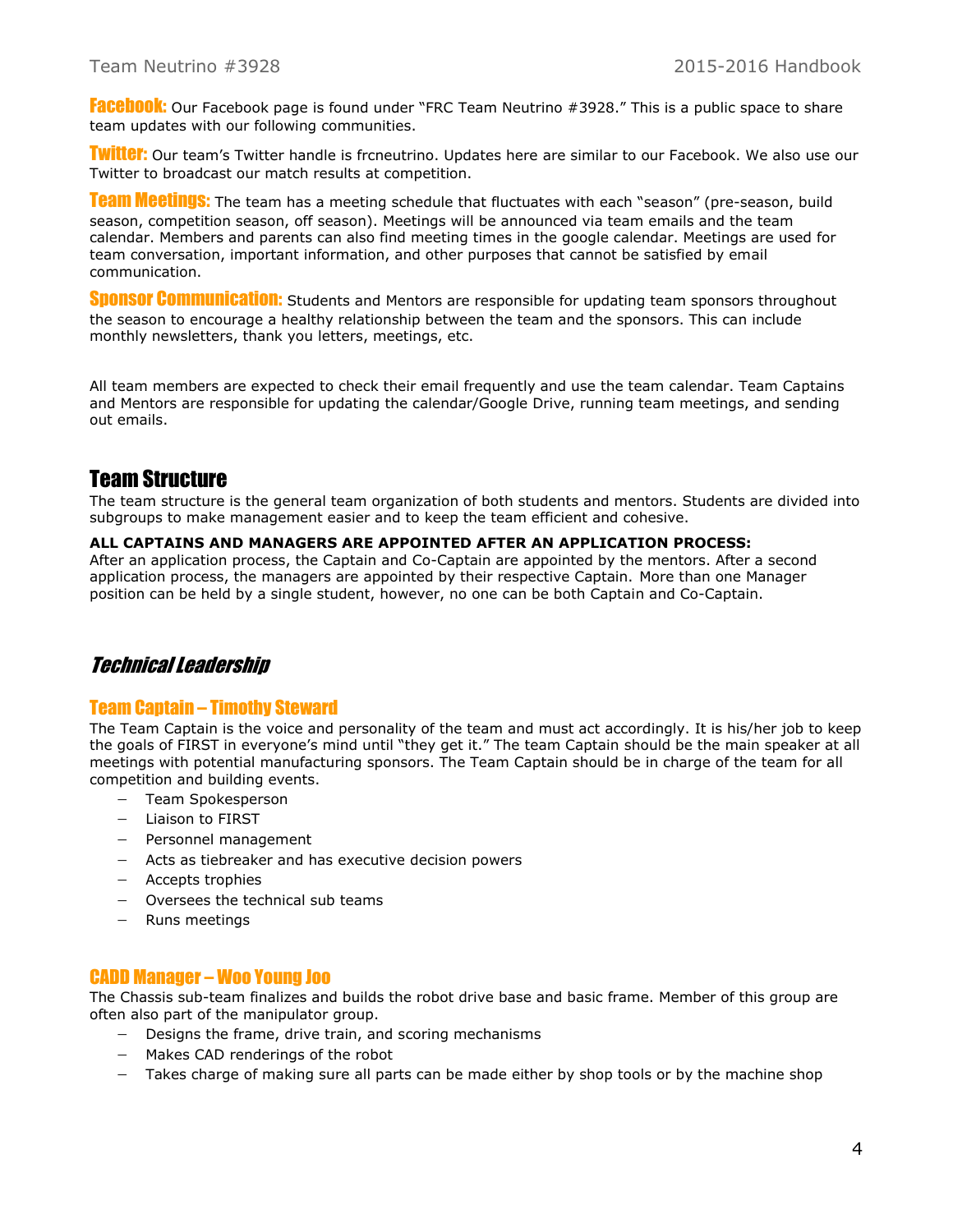#### Mechanical Manager – Benjamin Steward

The Manipulator sub-team finalizes and builds the scoring mechanisms. They should be heavily involved in strategy planning, as the final strategy ultimately dictates their tasks.

- Constructs the frame, drive train, and scoring mechanisms
- Takes charge of testing the individual components which belong to their subsystem

#### Programming Manager – Logan Peters

The Safety Captain makes sure that all team members and mentors are following FIRST's safety guidelines, as well as safety guidelines outlined by 4-H and Boyd Lab.

- $-$  Takes charge of building and programming the controls interface
- Takes charge of writing and testing all robot code

#### Electrical Manager – Conor Albinger

The Safety Captain makes sure that all team members and mentors are following FIRST's safety guidelines, as well as safety guidelines outlined by 4-H and Boyd Lab.

- Takes charge of wiring all electronics

#### Safety Captain – Nicole Essner

The Safety Captain makes sure that all team members and mentors are following FIRST's safety guidelines, as well as safety guidelines outlined by 4-H and Boyd Lab.

- Reads and understands the FRC Safety Manual
- Keeps Team Neutrino's Safety Manual updated
- Goes to the safety meeting at official FRC competitions

## Non-Technical Leadership

#### Co-Captain – Dagney Paskach

The Co-Captain oversees all things non-technical. He/she is in charge of making sure awards are submitted on time and that all non-technical projects are making headway. The Co-Captain needs to be organized and is in charge of making sure all non-technical activities are documented to ensure sustainability.

- Runs meetings in Captain's absence
- Coordinates non-engineering team activities
- Oversees the non-technical managers
- Directly oversees the Chairman's award submission
- Exercises final approval on all awards submissions
- Documents all team activity and supervises past team documents

## Outreach Manager – Tianxin Xu

The outreach manager organizes and documents all community and volunteering events.

- Plans and organizes the team's outreach and volunteering events year round
- Is the primary contact for outreach event coordinators

#### Fundraising Manager – Rucha Kelkar

The fundraising manager is in charge of raising money for the team and maintaining contact with sponsors. He/she also maintains the overall team budget and acts as the primary contact for sponsors.

- Organizes and maintains contact with the team's sponsors year round
- Works closely with a mentor and fills the treasurer position.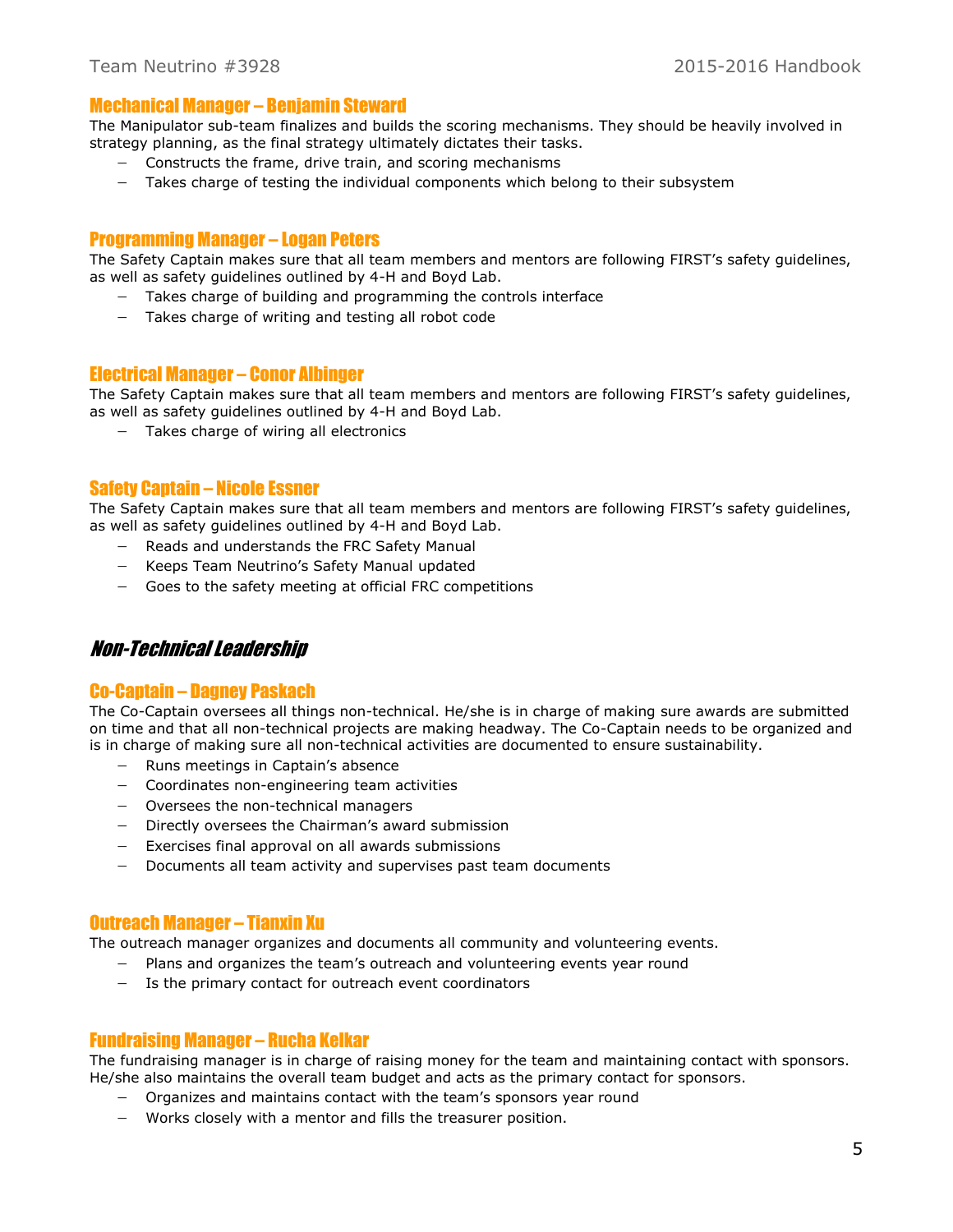- Must keep the team within budget

## Scouting Managers – Takeshi Suzuki and Woo Young Joo

The scouting manager develops the team's scouting system and electronic database; at competitions/ he/she oversees the scouting sub-team. He/she also runs the scouting meeting on Friday night of each competition.

- $-$  Stays updated with rule changes
- Takes charge of the development of our team's strategy prior to and during the competitions.
- Provides competitive information for the competition team prior to and during competition, and develops scouting database and data collection system.
- Organizes the scouting sub-team at competitions

#### Graphics Manager – Logan Peters

The graphics manager is in charge of the team's image and making sure that the team image is recognizable and consistent from year to year. All designs must be approved by the Co-Captain before publication.

- Maintains and updates the team's marketing materials (handouts, buttons, pamphlets, flyers, etc.)
- $-$  Designs innovative marketing strategies to create a cohesive team image

#### Website Manager – Benjamin Steward

The website manager ensures that the team's web presence is up-to-date by regularly adding posts on our website, Facebook, and Twitter. His/her primary job is to maintain the website and make it as professional as possible.

- Regularly updates website year-round
- Maintains the Facebook and Twitter pages as needed

#### Photography/Videography Manager – Lucas McLeod

The primary location for team pictures and videos is the Flickr page. The photography/videography manager ensures that all photos and videos are present and organized on the Flickr. He/she also creates team videos and slideshows.

- Makes sure high-quality pictures are taken at all events
- Collects and compiles all media (pictures, video, etc.) in a place accessible to members on the team Flickr
- Creates a video for each of the following: Robot Reveal, Chairman's submission, Season Wrap-Up, IRI application

#### Public Relations Manager – Evan Williams

The PR manager remains in the team's pit at all times during competitions so that he/she can talk to the judges and other teams about Team Neutrino. If the team wants to receive media coverage for events, the PR manager is in charge of acquiring this.

- Acts as primary pit representative at all competitions
- Contacts local media to get coverage for important team events

## Schedule

Emails will be sent about team meetings and the team calendar will be updated with the meeting times and locations. Below is a general overview of what each season is like.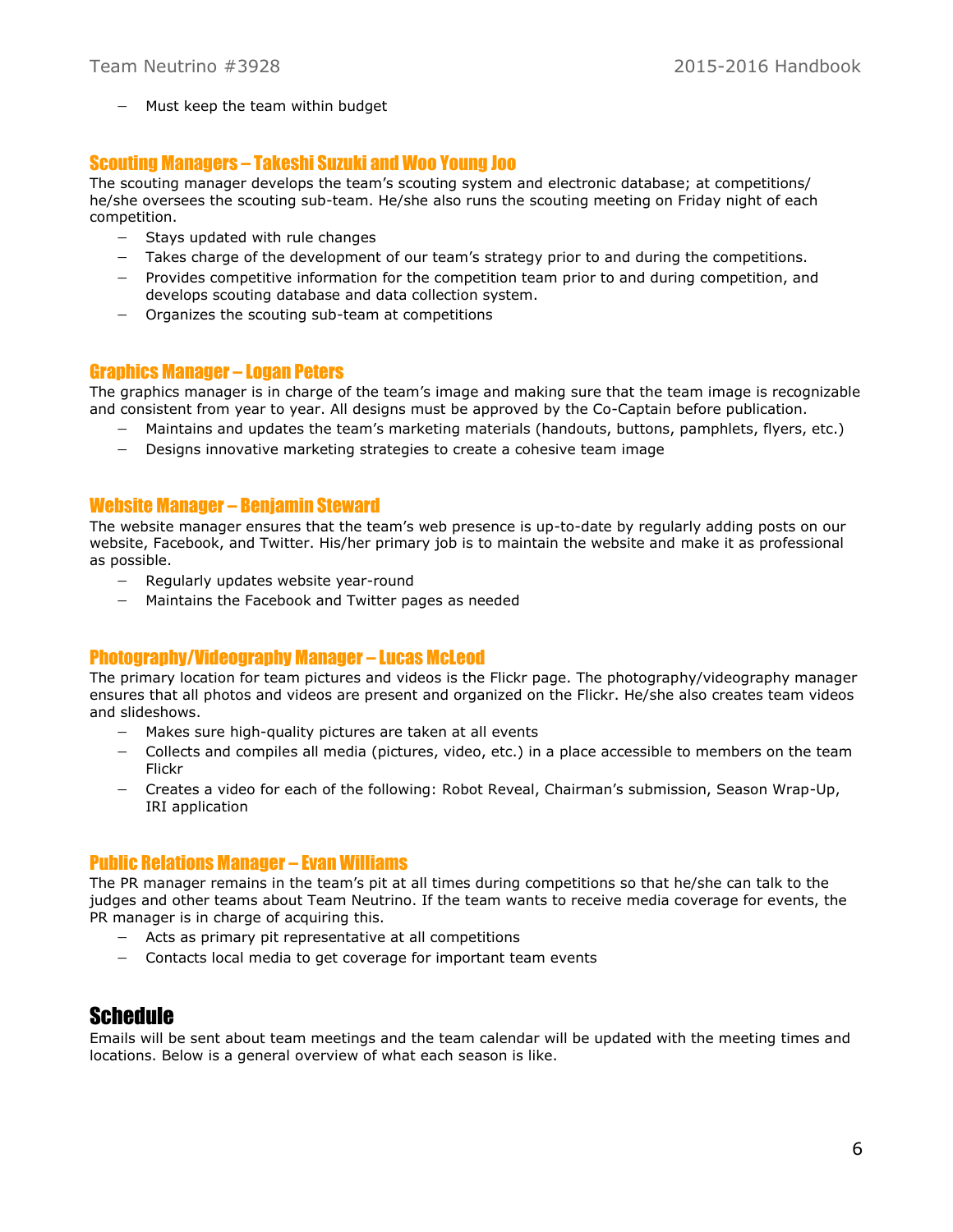## Kickoff

Each new game is revealed on the first weekend in January via a national broadcast by NASA. The team (and parents) will get together to watch the broadcast. The students and mentors will then begin the brainstorming and strategy process. The entire team will also read the rule manual and receive a kit of parts.

## Build Season

Once the game has been released, teams have six weeks to design and build and program their robot to play the game. This six week period is called the "build season." Typically meetings are every day except for Sunday (unless required, to be determined by the team). Saturdays are important work days and the team usually meets from 10am until 4pm. Smaller groups or sub teams may work different hours depending on what needs to be accomplished. The hours that are decided will be posted on the team calendar. At the end of the 6 weeks the robot is sealed and cannot be touched until the competition. The team usually hosts an open house for family, friends, and sponsors to come and see the robot before it is sealed.

After the robot is sealed, the team continues to meet to prepare for the competitions. Preparation includes improvements to the robot (spare parts, etc.) as well as non-technical responsibilities (scouting database, handouts, award submissions). The amount and hours of meetings depend on the amount of work that needs to be accomplished.

#### Competition Season

The team decides which Regional competition(s) they would like to attend. This year, Team Neutrino will be attending Iowa (Cedar Rapids) and Minnesota North Star (Minneapolis). Robotics competitions are exciting and the atmosphere is very similar to a college spectator sporting championship. These competitions are the result of brainstorming, real-world teamwork, dedicated mentoring, project timelines, and deadlines.

Regional competitions are 3 days long. Wednesday is a load-in day. Thursday is a practice day for setting up the pit area, driving the robot, and making improvements to the robot (if necessary). All day Friday and Saturday morning are for the qualification matches, which determine team rankings. After qualification matches, the top teams select other teams to be on their alliance for the elimination matches which take place Saturday afternoon. Awards are given out following the elimination matches.

#### **Championship**

The 2016 World Championship will be held in St. Louis and should the team qualify for the event, it would be decided by the team and mentors depending on funding and availability to attend. There are four ways to quality for the World Championship Competition.

- $-$  Be on the winning alliance at a Regional
- Win the Chairman's Award at a Regional Competition
- Win the Engineering Inspiration Award at a Regional Competition
- Win the Rookie All-Star Award at a Regional Competition (we are no longer eligible for this one)

#### Off Season

Once the competition season is over the team continues to do community outreach, marketing, and fundraising to create a positive impact in the community and prepare for the next season. Community outreach activities may include things such as:

- Demonstrations at local festivals and fairs (Iowa State Fair, Maker Fairs, Parade(s), etc.)
- Local school presentations (Ames, Gilbert, Ballard areas)
- Volunteering at FLL and FTC events
- Volunteering at summer camps for kids

The off season is also used to recruit new members, find new sponsors, and learn some of the skills needed during the build season such as CADD, manufacturing and machining, and programming.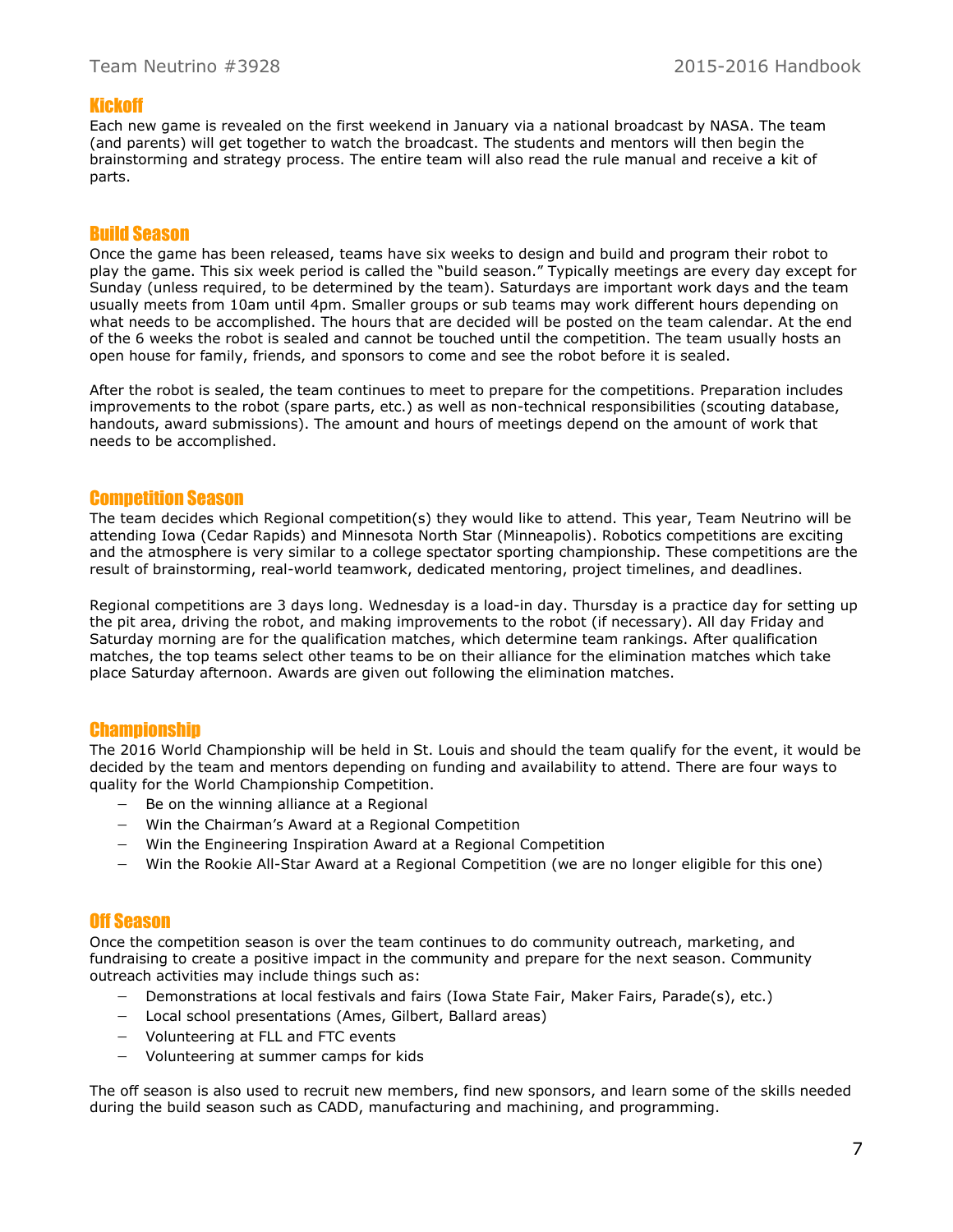# Program Costs

- Competition fees: \$5,000 per regional, \$5000 for Champs (if qualified): \$15,000
- Robot build costs: \$5,000
- $-$  Travel: (\$0 \$5000) depending on location.
- Misc t-shirts, flyers, robot graphics, etc. \$2,000

# Liability, Security, Risk

- 2-deep mentoring will be implemented
- A culture of safety will be developed
- Insurance for students has been attained through 4-H
- $-$  Permission slips will be utilized
- A team contract will be signed by all mentors, students, parents
- Students and mentors will be trained to use BOYD Lab by BOYD shop technicians

# Student Involvement

There are many ways for students to be involved with the team. In the fall, they participate in the team events and meetings. Starting in January, students are required to become more active members of the team and really get involved in the FIRST program. On the list below are some of the opportunities available for students.

- Team leadership positions
- Mechanical design
- $-$  Electrical design
- Software development
- Shop management, part fabrication & assembly
- Marketing, public relations & media publications
- $-$  Fundraising
- CADD
- Strategy development
- Robot operation
- Videography & photography
- Many more!

# Student Membership Eligibility

Students must put in a certain level of involvement to be considered an active member. In order to be considered "active," a student must meet these requirements:

- Keep school as their top priority
- Keep active involvement with the team by meeting the team's attendance expectations.
- Keep up to date with the team's progress
- Follow all ISU rules while on the ISU campus.

*Students who are disruptive to the team functions will not be eligible for team events*

## Student Attendance

Students are expected to meet the hour requirement in order to be considered "active" members and participate in team competitions.

#### **HOUR REQUIREMENT***:*

Grades 10-12 are expected to put in 120 productive hours during the 6 week build season (20 hours per week). Freshmen are expected to put in 90 hours (15 hours a week).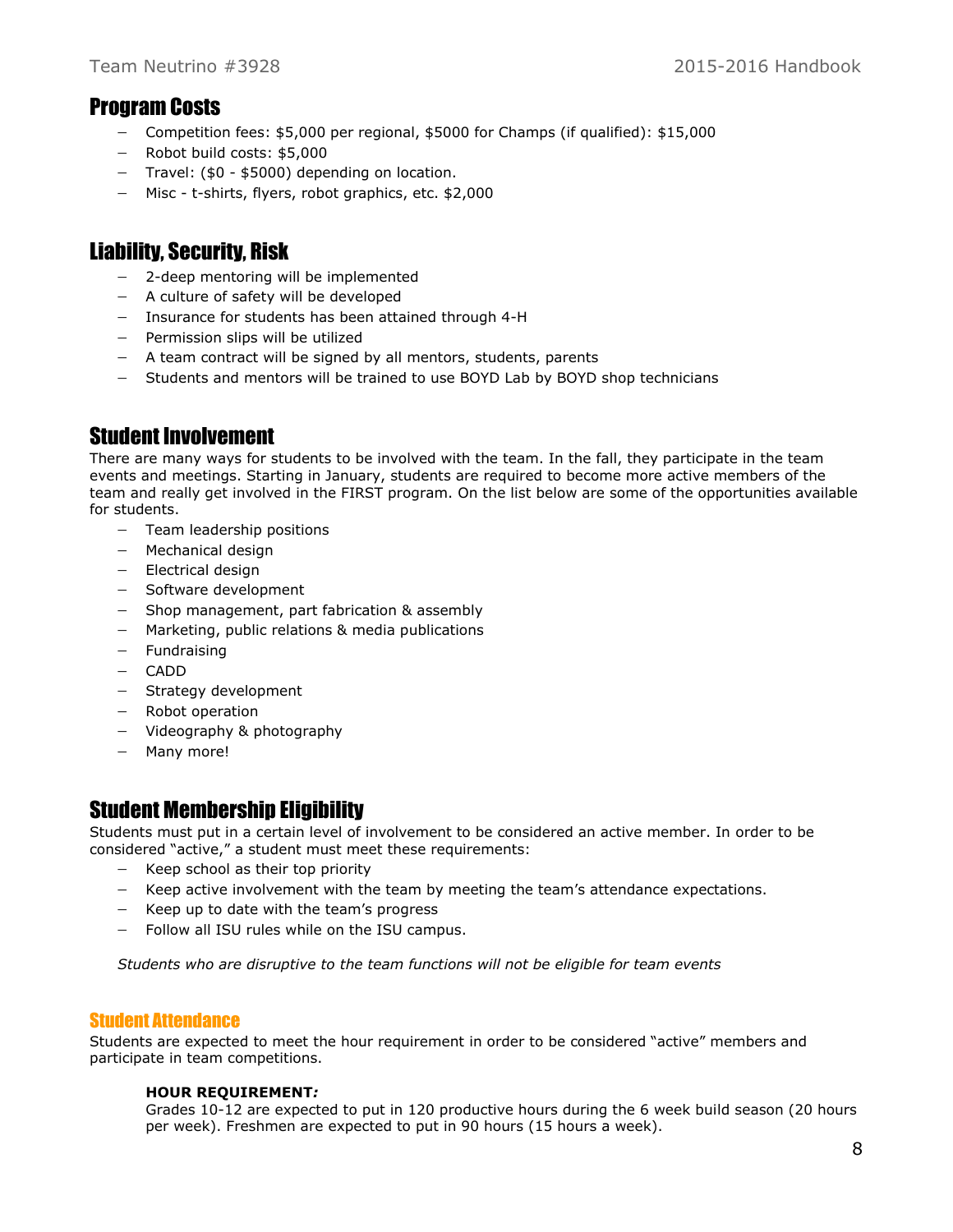Students working on media/marketing/business can receive project based hours. Students wishing to receive project based hours must talk to mentors to determine projects and the hour amount associated. The students may also opt to count raw hours, but may not receive both raw hours and project based hours.

Students can "earn" up to 36 hours during the prior year's off-season and the current year's pre-season by doing outreach and volunteer events. *Off season competitions do not count towards these hours.* 

There will be a system implemented to record number of hours for each student. Misrepresenting information in this system will result in immediate removal from the team. Students who fail to meet the team attendance expectations are encouraged to talk to the team mentors.

#### **GRADES ARE A PRIORITY:**

Students are encouraged and reminded that their studies are top priority. If this means that a Neutrino work sessions need to be missed due to school needs and studies, then that is supported by the team.

## Adult Mentor Involvement

Adult mentors are encouraged to help out in any way they can assist the team. The efforts of these sponsors must be student-focused and within the spirit of FIRST. Adult mentors will need to be approved by the team leadership and managing partners.

#### Parent Commitment:

- $-$  Check email regularly.
- Attend scheduled formal team meetings.
- Provide their child with necessary transportation to and from meetings. If this is not possible for some reason, then they are responsible for finding a carpool or CyRide route.
- $-$  Provide support for the team. This may include chaperoning at the build site, making travel arrangements, contributing tools, making phone calls, etc.

## Team Travel

Only active team members are allowed to travel with the team and participate on the team. Any required permission slips and forms need to be turned in to be able to travel with the team.

Family members are encouraged to attend competitions with the team. They can either plan their own travel arrangements, or work through team travel arrangements. If they are using team travel arrangements they need to realize that they must abide by the specifics of the team travel coordinator.

#### Travel Coordinator

This position will be held by a team mentor. He/she plans and organizes the lodging, meals, and transportation for the team's competitions.

#### Travel Rules/Expectations:

- Students are expected to stay with the team at all times. Students may not leave the venue/hotel without mentor permission.
- Students will be using an informal buddy system. Roommates on the trip are the "buddies." Students are expected to help their buddies be timely at events. Students should note to mentors when a buddy is not present.
- Students are expected to be in their rooms by midnight. Students may be late if working on mentorapproved team activities.
- Inappropriate cross-gender activities will not be tolerated.
- Students staying with their relatives are not the team's responsibility when with the relatives.